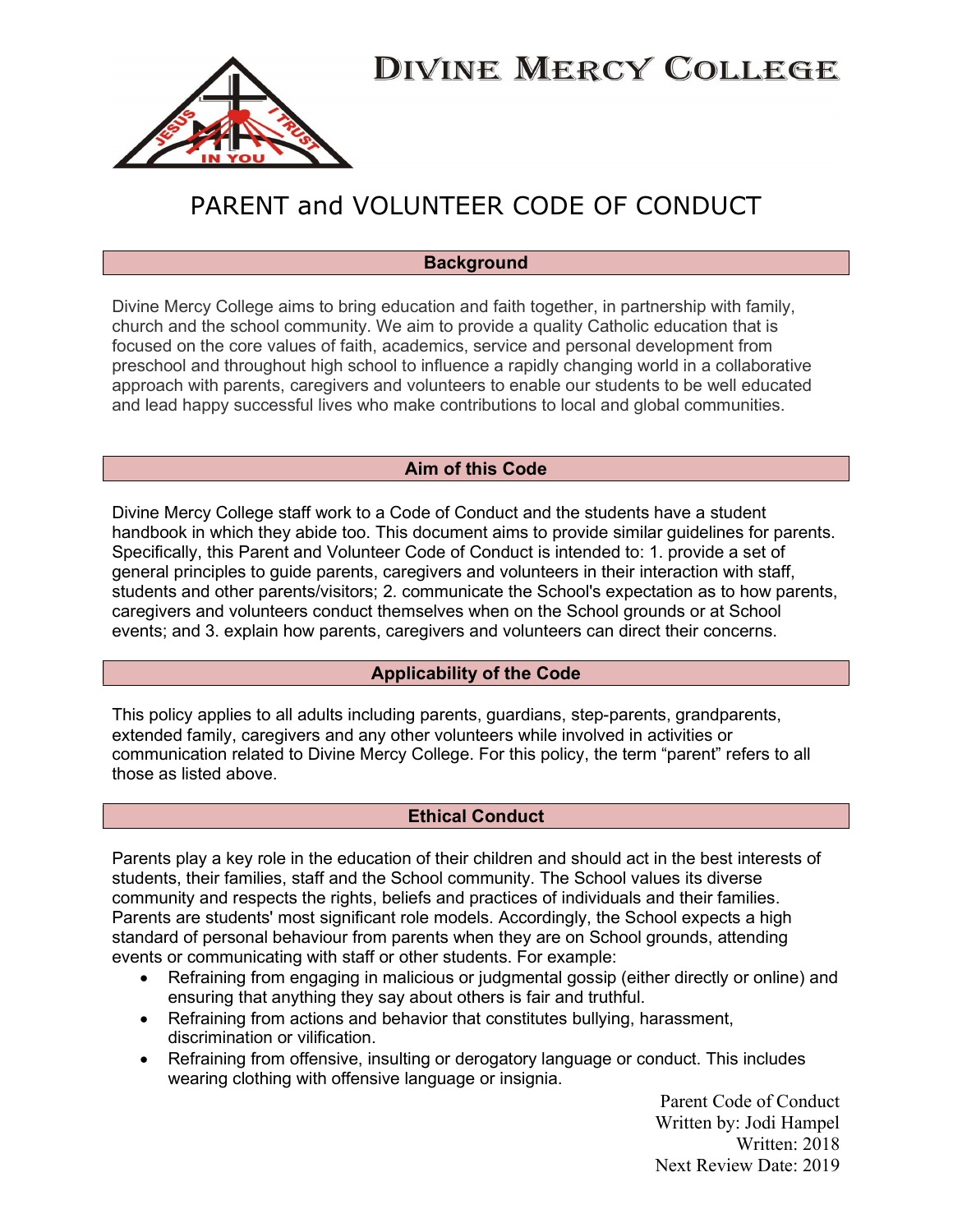

- Dressing appropriately according to the occasion.
- Refrain from disrupting classes or students
- Not smoking on School grounds or within 5 metres of the School boundary.
- Not possessing alcohol on School grounds, unless the event has been sanctioned by the School.
- Not attending School events if affected by alcohol or any other intoxicant.
- Showing proper care and regard for School property, the property of others and Occupational Health and Safety considerations.
- No unauthorised use of any type of camera (including smart phones)
- Adhere to all DMC policies and procedures
- Report any breaches of Student, Staff or Parent Codes of Conduct
- Report any concerns you may have about grooming or child abuse to a teacher, Principal or Board Chair.

#### Guidelines of the Code of Conduct

#### 1. Communication and interaction with staff, other parents and students

Parents are expected to interact civilly with staff, students and other parents always. Written and spoken communication should be courteous and respectful. Abusive language, raising your voice, insulting or violent behaviour to anyone on School grounds or at any School-related event, is not appropriate. If a parent wishes to contact a staff member they may do so by only calling the school administration or using the teacher DMC email address. Staff are not expected to contact parents outside of 8.00am to 5.00pm weekdays. Parents also need to ensure that contact is not of a disrupting or harassing nature.

Parents are expected to ensure that relationships with students are strictly in accordance with appropriate roles and that favouritism and special treatment are avoided.

Parents are expected to ensure that physical contact with students is appropriate given the age of, and relationship with the student such that questions of impropriety do not arise. Whilst interaction between students can be unruly it is not appropriate to discipline another parents' child whilst on school grounds, unless there is a reasonable health and safety concern. Physical contact should be avoided unless there is a reasonable health and safety concern. In some circumstances parents are required by law to advise the School of areas of potential conflict, such as parenting and family court orders.

The School expects parents to behave lawfully on School grounds and observe the terms of any order, obligation or undertaking they may be subject to. What parents can expect from a staff member if communication becomes inappropriate (including over the top communication when it can be deemed harassment) in cases where a parent does not interact civilly with staff, either in person in or outside of the school grounds, during a phone call, or via email, the staff member may take one of the following actions:

> Parent Code of Conduct Written by: Jodi Hampel Written: 2018 Next Review Date: 2019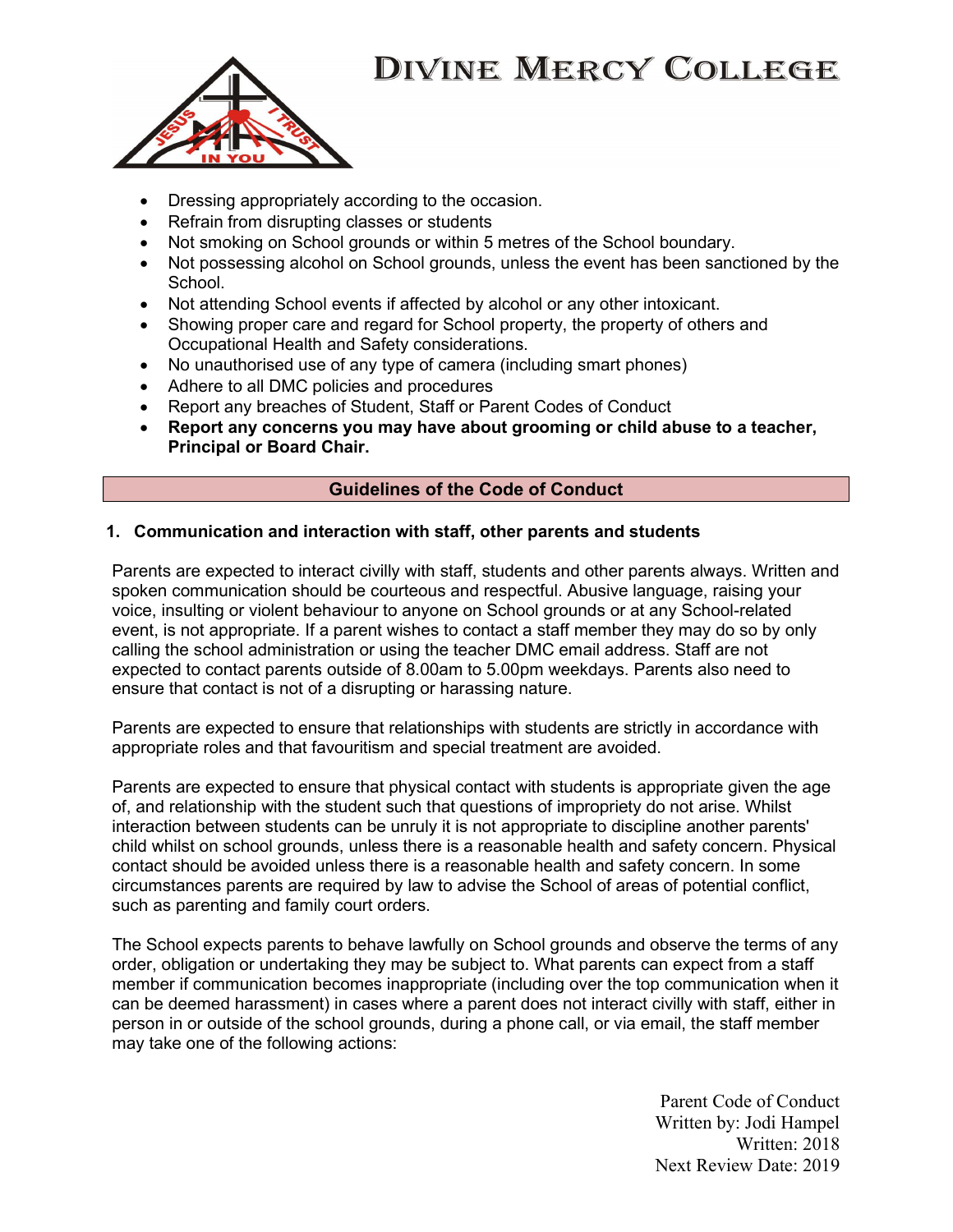

- Request that the parent cease their inappropriate communication to allow the communication to proceed.
- Inform the parent that unless the inappropriate communication ceases, the staff member may put an end to the phone call, meeting or discussion.
- Request another staff member be present for the remainder of the meeting, if deemed necessary to proceed with such.
- Lodge a complaint against the offending parent.

### 2. Social Media

Social media can be defined as how we use technology to communicate and connect with others. Despite the range of positive uses for social media, there are also several ethical and legal issues associated with its use. Many people may hold the mistaken belief that anything published online will be without legal consequence. However, parents should be aware that there are several potential legal liabilities that may arise, particularly in relation to issues pertaining to reputational damage, and defamation. Parents can ensure they abide by the laws and the School's expectations of its parents, by complying with the following:

- The School, its staff and members of its community should not be mentioned or discussed in a negative or defamatory way.
- Photographs of students in school uniform represent the School and its students and should not be posted if they have the potential to bring negative connotations towards the Schools or its staff and students.
- Photographs containing other students should not be posted without the express consent of the other child/children's parents.
- Email addresses of parents, staff and students should not be given to other people without their express consent.
- Parents are not permitted to contact other students via any form of social media without the express consent of the student's parents.

### Making a Report

Parents are obligated to notify the school of the any breaches of Student, Staff or Parent Codes of Conduct, to make a report please follow the College Complaints Procedure, which can be found on the school website https://www.dmc.wa.edu.au/policies-1

Please note that to ensure the safety of all of our students parents are also expected to report any concerns you may have about grooming or child abuse as soon as practicably possible to a teacher, Principal or Chair of the Board.

#### What Parents can Expect from the School

The School takes seriously any issues that are brought to its attention. If parents express their concerns to the School, they can expect to be treated with courtesy and respect to try and

> Parent Code of Conduct Written by: Jodi Hampel Written: 2018 Next Review Date: 2019